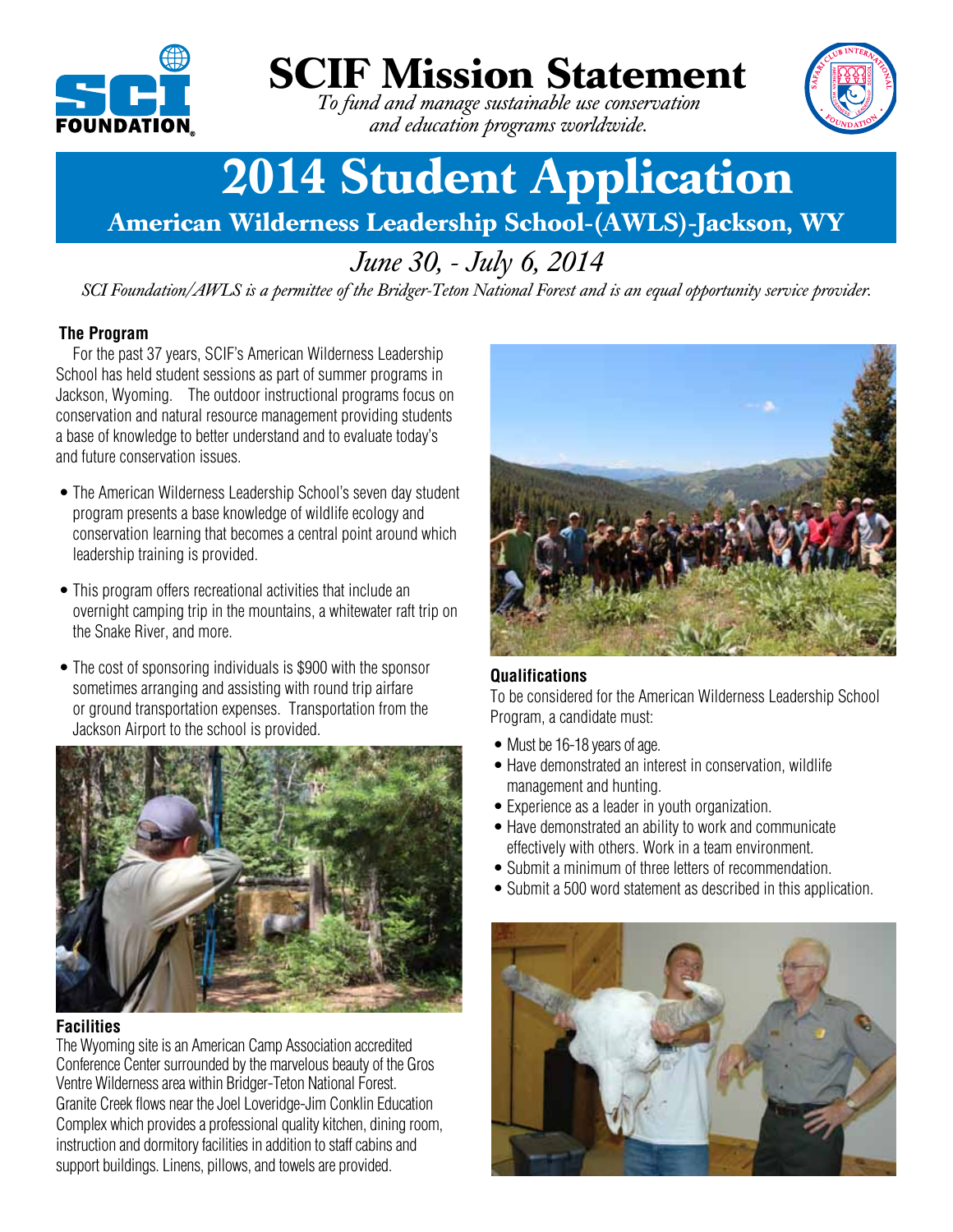### **Provide the following information (Please Print)**

| NAME: FIRST                                                               | MIDDLE                                                                                                                                                                     | LAST                           | MALE | FEMALE |
|---------------------------------------------------------------------------|----------------------------------------------------------------------------------------------------------------------------------------------------------------------------|--------------------------------|------|--------|
| ADDRESS                                                                   |                                                                                                                                                                            | APARTMENT NUMBER               |      |        |
| CITY/STATE/ZIP                                                            |                                                                                                                                                                            | DATE OF BIRTH                  |      |        |
| E-MAIL                                                                    |                                                                                                                                                                            | HOME PHONE (INCLUDE AREA CODE) |      |        |
|                                                                           |                                                                                                                                                                            |                                |      |        |
| <b>Qualifications</b>                                                     |                                                                                                                                                                            |                                |      |        |
| What is your main career interest?                                        |                                                                                                                                                                            |                                |      |        |
|                                                                           |                                                                                                                                                                            |                                |      |        |
|                                                                           |                                                                                                                                                                            |                                |      |        |
| What previous outdoor hunting or shooting sports experience have you had? |                                                                                                                                                                            |                                |      |        |
|                                                                           |                                                                                                                                                                            |                                |      |        |
|                                                                           |                                                                                                                                                                            |                                |      |        |
|                                                                           |                                                                                                                                                                            |                                |      |        |
| camping, mountaineering, etc.)                                            | List special skills, experience, certifications or hobbies you have that could be useful and/or shared with other participants. (photography, first aid, hunting, fishing, |                                |      |        |
|                                                                           |                                                                                                                                                                            |                                |      |        |
|                                                                           |                                                                                                                                                                            |                                |      |        |
|                                                                           |                                                                                                                                                                            |                                |      |        |
| you may have held.                                                        | List school and community organizations in which you are currently active along with any leadership position                                                               |                                |      |        |
|                                                                           |                                                                                                                                                                            |                                |      |        |
|                                                                           |                                                                                                                                                                            |                                |      |        |
|                                                                           |                                                                                                                                                                            |                                |      |        |
| adults within the community.                                              | Three letters of recommendation are to be included with this application form. One letter should come from a school teacher or administrator, and the others from          |                                |      |        |

Attach a statement of approximately 500 words giving your reasons for wanting to participate in the program. Include information on how you believe the experience will contribute to your education and/or career objectives.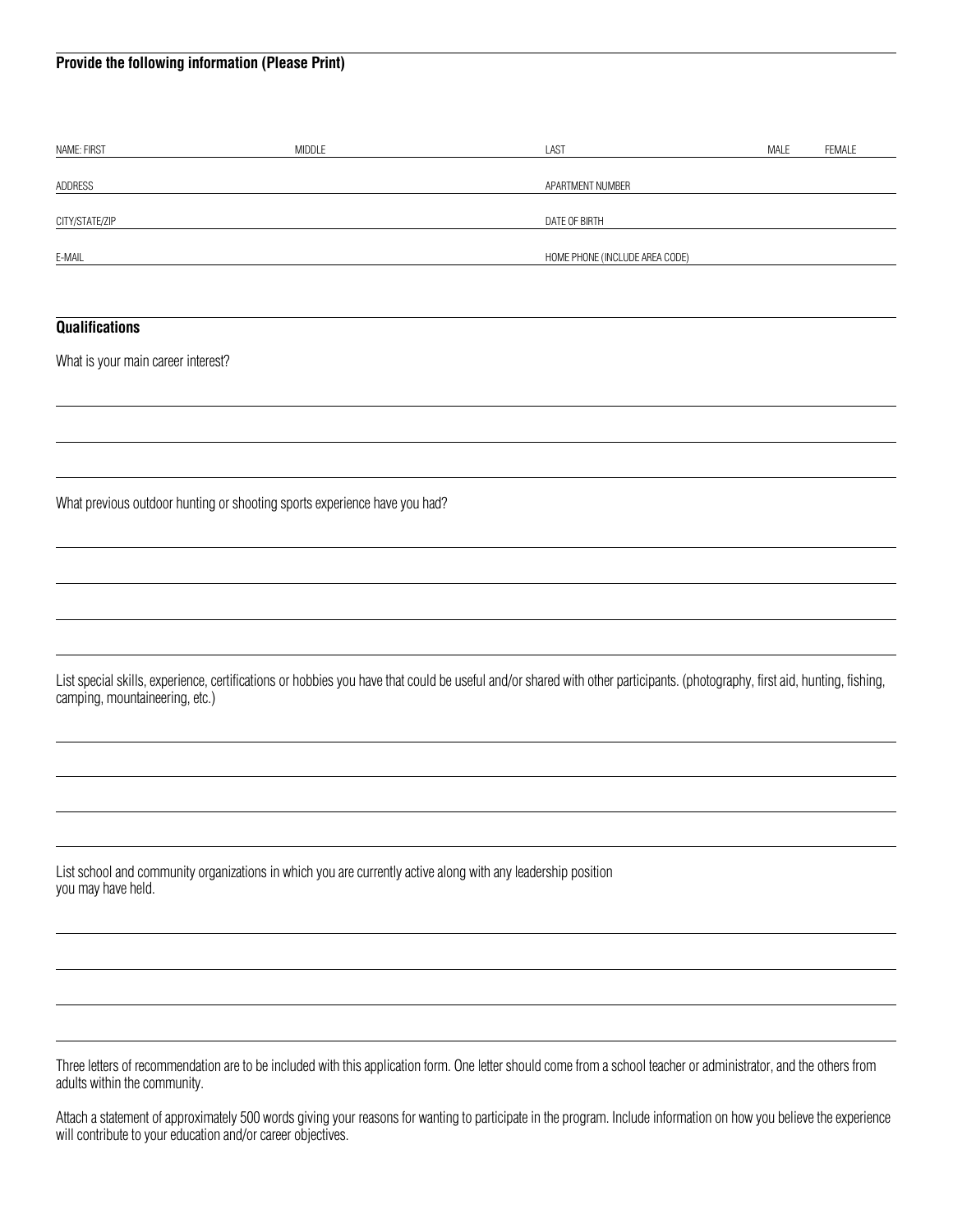#### **Important Information**

Please read before you make your travel arrangements

Arrange your travel to arrive at the school or at the Jackson, WY Airport for pick up on **Monday, June 30, 2014** the first day of the workshop. Schedule your departure on **Sunday, July 6, 2014** thelast day of the workshop.

Please arrange airport arrival and departure between the hours of 9:00 am and 4:00 pm for shuttle service to and from AWLS.

#### **Applicant's Signature**

Iam presentlyin good health and know of no personal or physical limitation that would prevent myfull participation in the American Wilderness Leadership School Program. If selected, I will fill out the medical history form provided with the acceptance letter and return it as soon as possible to the Tucson office. I will be available to participate in the American Wilderness Leadership Program as listed, and agree to obey such rules as established by the American Wilderness Leadership Program. If selected for sponsorship by a local SCI chapter, I would be willing to participate in a presentation reporting on my experiences to my sponsoring chapter and/or other interested group when I return home. Further, I give my permission for SCI Foundation to use photographstaken of mefor promotional purposes.

| SIGNATURE                                                                         | DAIL |
|-----------------------------------------------------------------------------------|------|
| Note:<br>mus<br>ust be sianed<br>. parent/quardian<br>a this form.<br>waiver<br>₩ |      |

#### **Parent/Guardian's Waiver**

I, as a parent or guardian, am willing and desirous that my son or daughter participate in the American Wilderness Leadership School. In consideration of benefits derived from this honor, if accepted, I hereby voluntarily waive all claim against SCI, SCI Foundation and leaders for any and all causes which may arise in connection with the activities of the above organizations.

SIGNATURE DATE

#### **Local SCI Chapter Information**

The following information is to be completed by the local Chapter to signify participation in providing sponsorship. Please mail the application to the address provided below. If no Chapter information is provided, mail to SCI Foundation, Education Department, 4800 West Gates Pass Road, Tucson, Arizona 85745-9490.

| SPONSORING CHAPTER       |              |
|--------------------------|--------------|
| CONTACT PERSON           | <b>TITLE</b> |
| ADDRESS                  | PHONE        |
| CHAPTER PRESIDENT        | PHONE        |
| EDUCATION REPRESENTATIVE | PHONE        |
| E-MAIL                   |              |

#### **Chapter Selection Committee**

This applicant is sponsored by our Chapter for the 2014 American Wilderness Leadership School.

| . REP. SIGNATURE<br>EDUCATIONAL    | DATE |
|------------------------------------|------|
|                                    |      |
| CHAPTER PRESIDENT'S REP. SIGNATURE | DATE |

#### **Other Sponsor Information (Parent, Organization, Non-SCI Sponsors)**

| Organization's Name |        |  |
|---------------------|--------|--|
| CONTACT PERSON      | E-MAIL |  |
| ADDRESS             | PHONE  |  |